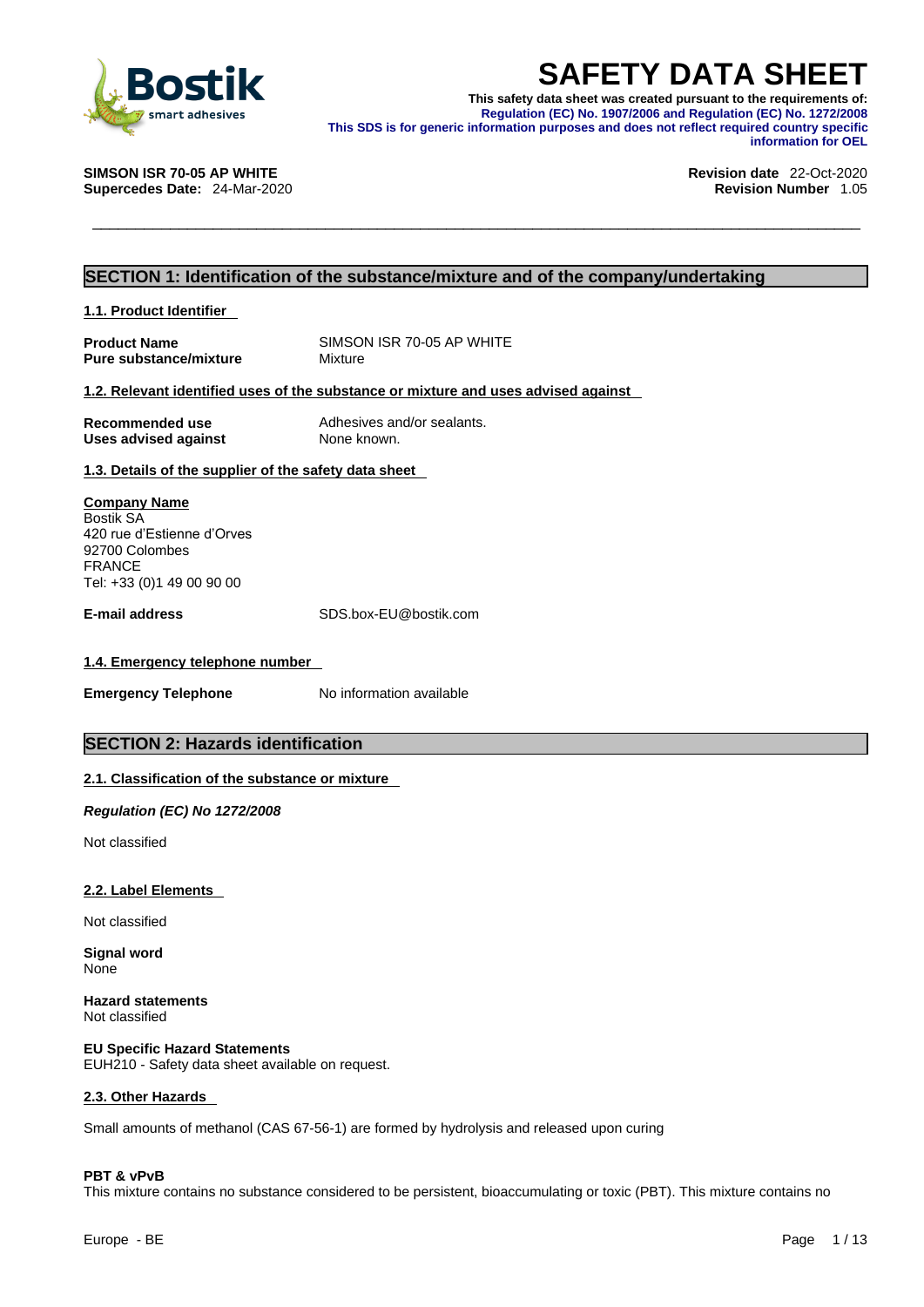**Supercedes Date:** 24-Mar-2020 **Revision Number** 1.05

substance considered to be very persistent nor very bioaccumulating (vPvB).

## **SECTION 3: Composition/information on ingredients**

#### **3.1 Substances**

Not applicable

### **3.2 Mixtures**

| <b>Chemical name</b>                   | <b>EC No</b> | <b>CAS No</b> | Weight-%  | <b>Classification</b><br>according to<br><b>Regulation (EC)</b><br>No. 1272/2008<br><b>[CLP]</b> | <b>Specific</b><br>concentration limit<br>(SCL) | <b>REACH</b><br><b>Registration</b><br><b>Number</b> |
|----------------------------------------|--------------|---------------|-----------|--------------------------------------------------------------------------------------------------|-------------------------------------------------|------------------------------------------------------|
| Trimethoxyvinylsilane                  | 220-449-8    | 2768-02-7     | $1 - 2.5$ | Acute Tox, 4<br>(H332)<br>Flam. Liq. 3<br>(H226)                                                 |                                                 | 01-2119513215-<br>52-XXXX                            |
| 1-Propanamine,<br>3-(trimethoxysilyl)- | 237-511-5    | 13822-56-5    | $1 - 2.5$ | Skin Irrit, 2<br>(H315)<br>Eye Dam. 1<br>(H318)                                                  |                                                 | l01-2119510159-<br>45-XXXX                           |
| Titanium dioxide                       | 236-675-5    | 13463-67-7    | $0.1 - 1$ | Carc. 2 (H351i)                                                                                  |                                                 | 01-2119489379-<br>17-XXXX                            |

### **Full text of H- and EUH-phrases: see section 16**

This product does not contain candidate substances of very high concern at a concentration >=0.1% (Regulation (EC) No. 1907/2006 (REACH), Article 59)

## **SECTION 4: First aid measures**

### **4.1. Description of first aid measures**

| <b>General advice</b>                                                           | If medical advice is needed, have product container or label at hand. Show this safety<br>data sheet to the doctor in attendance.                                 |  |  |  |
|---------------------------------------------------------------------------------|-------------------------------------------------------------------------------------------------------------------------------------------------------------------|--|--|--|
| <b>Inhalation</b>                                                               | Remove to fresh air. If symptoms persist, call a doctor.                                                                                                          |  |  |  |
| Eye contact                                                                     | Rinse immediately with plenty of water, also under the eyelids, for at least 15 minutes.<br>Remove contact lenses, if present and easy to do. Continue rinsing.   |  |  |  |
| <b>Skin contact</b>                                                             | Wash skin with soap and water. In the case of skin irritation or allergic reactions see a<br>doctor.                                                              |  |  |  |
| Ingestion                                                                       | Call a doctor immediately. If swallowed, rinse mouth with water (only if the person is<br>conscious). Small amounts of toxic methanol are released by hydrolysis. |  |  |  |
| 4.2. Most important symptoms and effects, both acute and delayed                |                                                                                                                                                                   |  |  |  |
| <b>Symptoms</b>                                                                 | None known.                                                                                                                                                       |  |  |  |
| 4.3. Indication of any immediate medical attention and special treatment needed |                                                                                                                                                                   |  |  |  |
| Note to doctors                                                                 | Small amounts of methanol (CAS 67-56-1) are formed by hydrolysis and released upon                                                                                |  |  |  |
|                                                                                 |                                                                                                                                                                   |  |  |  |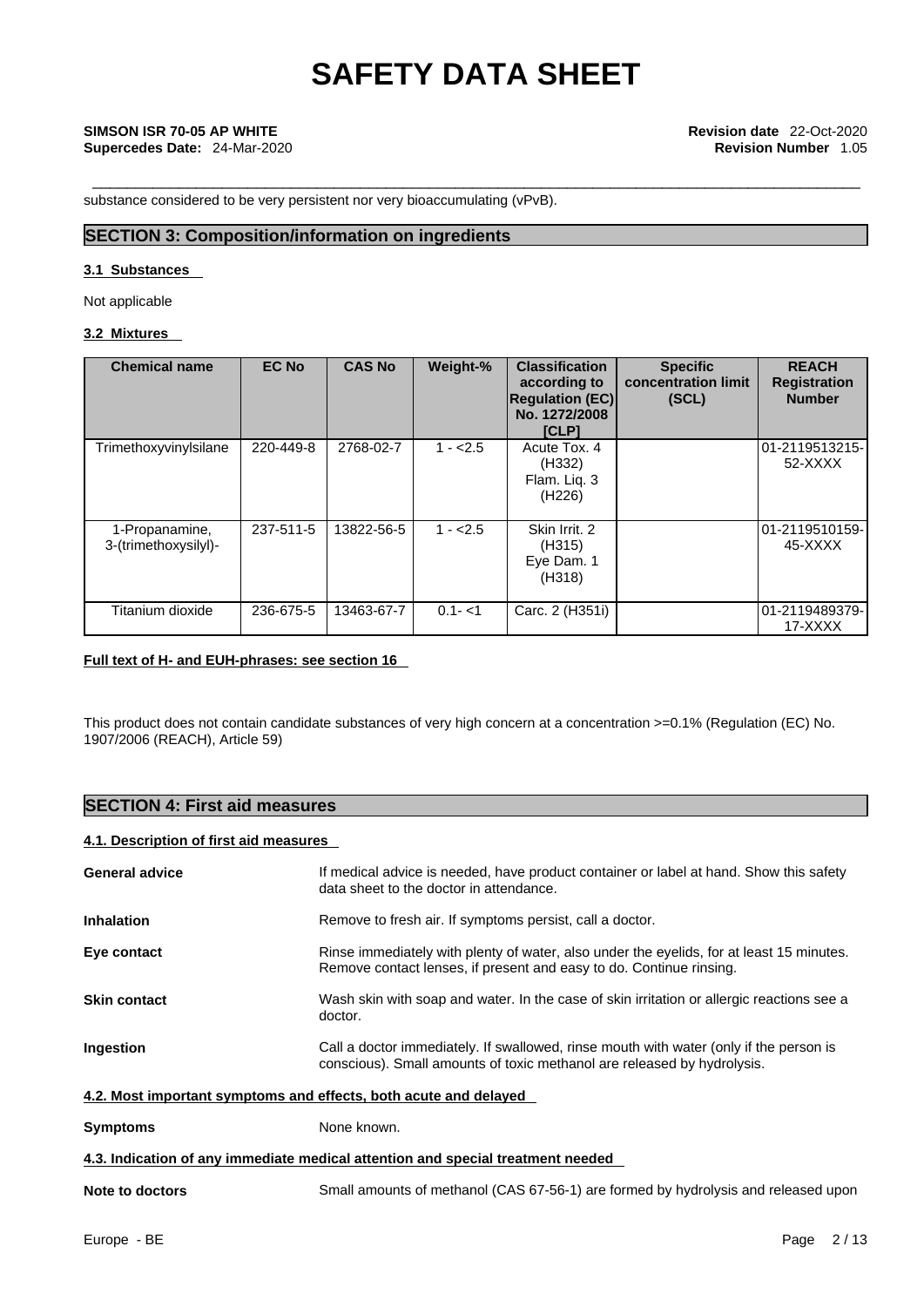curing. Treat symptomatically.

| <b>SECTION 5: Firefighting measures</b>                    |                                                                            |  |  |  |
|------------------------------------------------------------|----------------------------------------------------------------------------|--|--|--|
| 5.1. Extinguishing media                                   |                                                                            |  |  |  |
| Suitable extinguishing media                               | Water spray, carbon dioxide (CO2), dry chemical, alcohol-resistant foam.   |  |  |  |
| Unsuitable extinguishing media                             | Full water jet.                                                            |  |  |  |
| 5.2. Special hazards arising from the substance or mixture |                                                                            |  |  |  |
| Specific hazards arising from the<br>chemical              | Thermal decomposition can lead to release of irritating gases and vapours. |  |  |  |
| <b>Hazardous combustion products</b>                       | Carbon dioxide (CO2).                                                      |  |  |  |
| 5.3. Advice for firefighters                               |                                                                            |  |  |  |
| Special protective equipment for<br>fire-fighters          | Wear self contained breathing apparatus for fire fighting if necessary.    |  |  |  |

## **SECTION 6: Accidental release measures**

#### **6.1. Personal precautions, protective equipment and emergency procedures**

| <b>Personal precautions</b>                               | Use personal protective equipment as required. Ensure adequate ventilation. Do not get<br>in eyes, on skin, or on clothing.             |  |  |
|-----------------------------------------------------------|-----------------------------------------------------------------------------------------------------------------------------------------|--|--|
| <b>Other information</b>                                  | Ventilate the area. Prevent further leakage or spillage if safe to do so.                                                               |  |  |
| For emergency responders                                  | Use personal protection recommended in Section 8.                                                                                       |  |  |
| 6.2. Environmental precautions                            |                                                                                                                                         |  |  |
| <b>Environmental precautions</b>                          | Prevent product from entering drains. Do not allow to enter into soil/subsoil. See Section<br>12 for additional Ecological Information. |  |  |
| 6.3. Methods and material for containment and cleaning up |                                                                                                                                         |  |  |
| <b>Methods for containment</b>                            | Do not scatter spilled material with high pressure water streams.                                                                       |  |  |
| Methods for cleaning up                                   | Take up mechanically, placing in appropriate containers for disposal.                                                                   |  |  |
| 6.4. Reference to other sections                          |                                                                                                                                         |  |  |
| <b>Reference to other sections</b>                        | See section 8 for more information. See section 13 for more information.                                                                |  |  |
|                                                           |                                                                                                                                         |  |  |

# **SECTION 7: Handling and storage**

### **7.1. Precautions for safe handling**

| Advice on safe handling                                           | Ensure adequate ventilation. Use personal protective equipment as required. Avoid<br>contact with skin, eyes or clothing. |  |  |  |
|-------------------------------------------------------------------|---------------------------------------------------------------------------------------------------------------------------|--|--|--|
| <b>General hygiene considerations</b>                             | Do not eat, drink or smoke when using this product. Wash hands before breaks and after<br>work.                           |  |  |  |
| 7.2. Conditions for safe storage, including any incompatibilities |                                                                                                                           |  |  |  |
|                                                                   |                                                                                                                           |  |  |  |

**Storage Conditions** Keep at temperatures between 5 and 35 °C. Keep away from food, drink and animal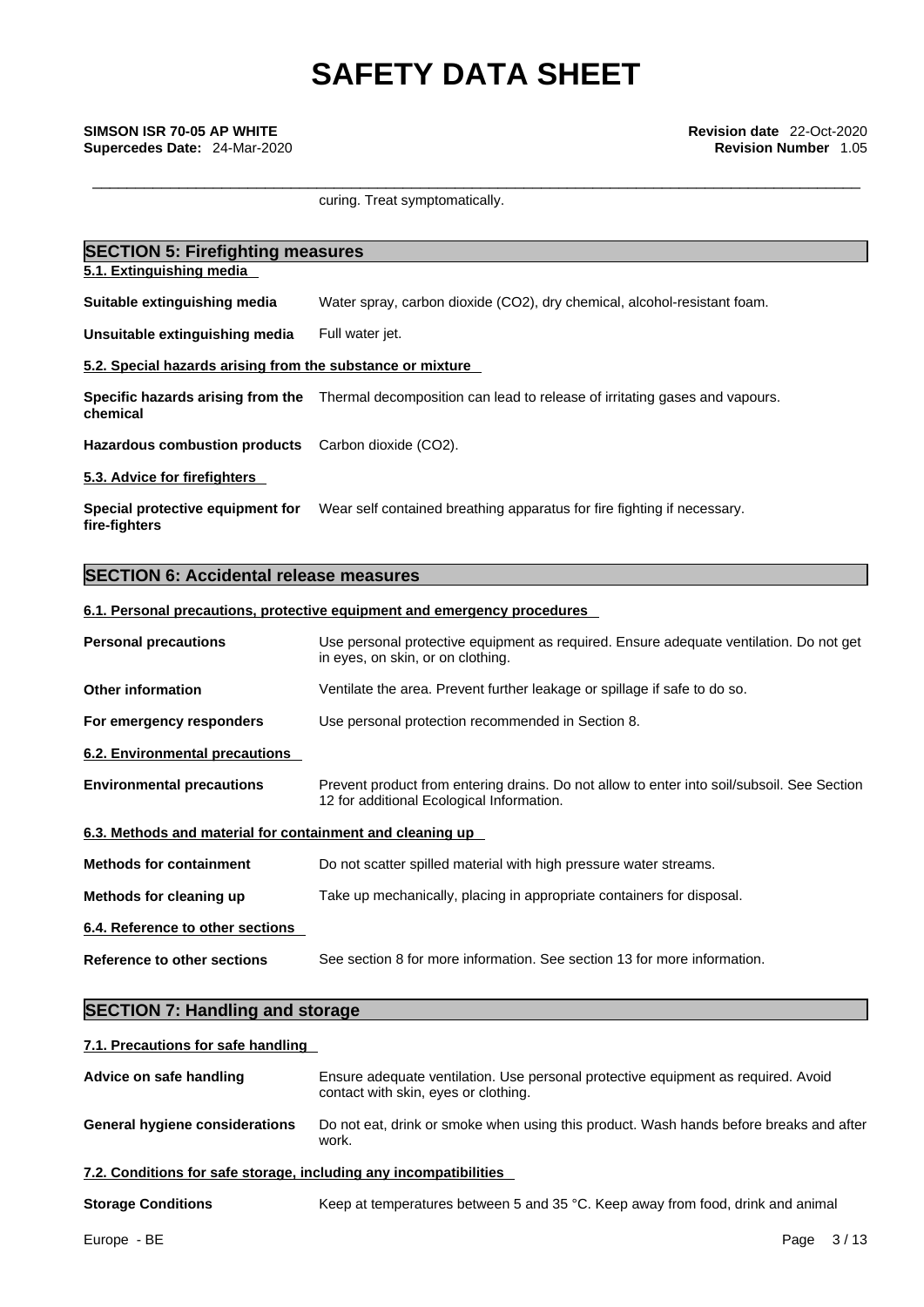| <b>Revision Number 1.05</b>                                                                    |
|------------------------------------------------------------------------------------------------|
| feedingstuffs. Protect from moisture.                                                          |
|                                                                                                |
|                                                                                                |
| Risk Management Methods (RMM) The information required is contained in this Safety Data Sheet. |
| Observe technical data sheet.                                                                  |
|                                                                                                |

# **SECTION 8: Exposure controls/personal protection**

## **8.1. Control parameters**

**Exposure Limits** Small amounts of methanol (CAS 67-56-1) are formed by hydrolysis and released upon curing

#### **Only European Community Occupational Exposure Limits will be shown in this document. Please refer to regional SDS for further information.**

| <b>Chemical name</b> | <b>European Union</b>     |
|----------------------|---------------------------|
| Methyl alcohol       | TWA: 200 ppm              |
| 67-56-1              | TWA: $260 \text{ mg/m}^3$ |

#### **Derived No Effect Level (DNEL)** No information available

| <b>Derived No Effect Level (DNEL)</b>          |                                   |                                   |               |  |  |
|------------------------------------------------|-----------------------------------|-----------------------------------|---------------|--|--|
|                                                | Trimethoxyvinylsilane (2768-02-7) |                                   |               |  |  |
| Type                                           | <b>Exposure route</b>             | Derived No Effect Level<br>(DNEL) | Safety factor |  |  |
| worker<br>Systemic health effects<br>Long term | Inhalation                        | $27,6$ mg/m <sup>3</sup>          |               |  |  |
| worker<br>Systemic health effects<br>Long term | <b>IDermal</b>                    | $3,9$ mg/kg bw/d                  |               |  |  |

| 1-Propanamine, 3-(trimethoxysilyl)- (13822-56-5) |                |                                   |               |  |
|--------------------------------------------------|----------------|-----------------------------------|---------------|--|
| <b>Type</b>                                      | Exposure route | Derived No Effect Level<br>(DNEL) | Safety factor |  |
| worker<br>Long term<br>Systemic health effects   | Inhalation     | $58 \text{ mg/m}^3$               |               |  |
| worker<br>Long term                              | Dermal         | 8.3 mg/kg bw/d                    |               |  |
| Short term<br>worker                             | Inhalation     | $58 \text{ mg/m}^3$               |               |  |
| Short term<br>worker                             | Dermal         | 8.3 mg/kg bw/d                    |               |  |

| <b>Titanium dioxide (13463-67-7)</b> |                |                                   |               |  |  |
|--------------------------------------|----------------|-----------------------------------|---------------|--|--|
| Type                                 | Exposure route | Derived No Effect Level<br>(DNEL) | Safety factor |  |  |
| worker                               | Inhalation     | $10 \text{ mg/m}^3$               |               |  |  |
| Long term                            |                |                                   |               |  |  |
| Local health effects                 |                |                                   |               |  |  |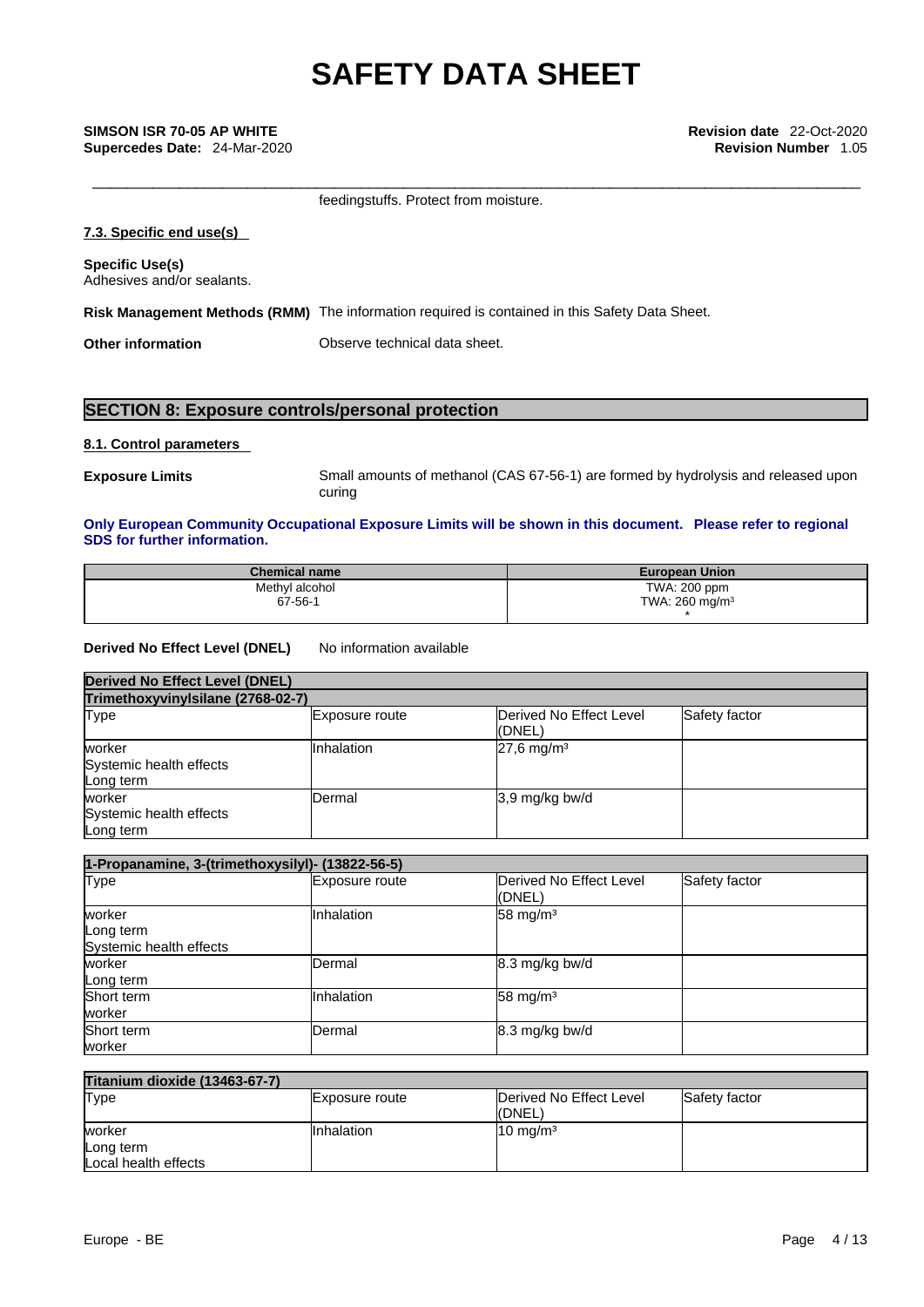| <b>Derived No Effect Level (DNEL)</b><br>Trimethoxyvinylsilane (2768-02-7) |                   |                          |  |  |
|----------------------------------------------------------------------------|-------------------|--------------------------|--|--|
|                                                                            |                   |                          |  |  |
| Consumer<br>Systemic health effects<br>Long term                           | <b>Inhalation</b> | $18,9$ mg/m <sup>3</sup> |  |  |
| Consumer<br>Systemic health effects<br>Long term                           | Dermal            | $7,8$ mg/kg bw/d         |  |  |
| Consumer<br>Systemic health effects<br>Long term                           | Oral              | $0,3$ mg/kg bw/d         |  |  |

| <b>Titanium dioxide (13463-67-7)</b> |                |                         |                      |
|--------------------------------------|----------------|-------------------------|----------------------|
| Type                                 | Exposure route | Derived No Effect Level | <b>Safety factor</b> |
|                                      |                | ((DNEL)                 |                      |
| Consumer                             | Oral           | 700 mg/kg bw/d          |                      |
| Long term                            |                |                         |                      |
| Systemic health effects              |                |                         |                      |

### **Predicted No Effect Concentration** No information available. **(PNEC)**

| <b>Predicted No Effect Concentration (PNEC)</b> |                                                 |
|-------------------------------------------------|-------------------------------------------------|
| Trimethoxyvinylsilane (2768-02-7)               |                                                 |
| Environmental compartment                       | <b>Predicted No Effect Concentration (PNEC)</b> |
| Freshwater                                      | $0.34$ mg/                                      |
| Marine water                                    | $0.034$ ma/l                                    |
| Microorganisms in sewage treatment              | $110$ ma/l                                      |

| 1-Propanamine, 3-(trimethoxysilyl)- (13822-56-5) |                                                  |
|--------------------------------------------------|--------------------------------------------------|
| Environmental compartment                        | <b>IPredicted No Effect Concentration (PNEC)</b> |
| Freshwater                                       | $0.33 \text{ ma/l}$                              |
| Microorganisms in sewage treatment               | $13 \text{ mg/l}$                                |
| Soil                                             | $0.04$ ma/                                       |
| Marine water                                     | $0.033$ ma/l                                     |

## **Titanium dioxide (13463-67-7)**

| Environmental compartment          | <b>Predicted No Effect Concentration (PNEC)</b> |
|------------------------------------|-------------------------------------------------|
| Marine water                       | $0.0184$ mg/l                                   |
| Freshwater sediment                | 1000 mg/kg                                      |
| Freshwater                         | $0.184$ mg/l                                    |
| Marine sediment                    | $100$ mg/kg                                     |
| Soil                               | $100$ mg/kg                                     |
| Microorganisms in sewage treatment | 100 mg/l                                        |
| Freshwater - intermittent          | $0.193$ mg/l                                    |

## **8.2. Exposure controls**

**Engineering controls** Ensure adequate ventilation, especially in confined areas.

### **Personal Protective Equipment**

| <b>Eye/face protection</b>    | Wear safety glasses with side shields (or goggles). Eye protection must conform to<br>standard EN 166                                                                                                                                                                                                                             |
|-------------------------------|-----------------------------------------------------------------------------------------------------------------------------------------------------------------------------------------------------------------------------------------------------------------------------------------------------------------------------------|
| <b>Hand protection</b>        | Wear suitable gloves. Recommended Use:. Neoprene™. Nitrile rubber. Butyl rubber.                                                                                                                                                                                                                                                  |
|                               | Glove thickness $> 0.7$ mm. The breakthrough time for the mentioned glove material is in<br>general greater than 480 min. Ensure that the breakthrough time of the glove material is<br>not exceeded. Refer to glove supplier for information on breakthrough time for specific<br>gloves. Gloves must conform to standard EN 374 |
| Skin and body protection      | None under normal use conditions.                                                                                                                                                                                                                                                                                                 |
| <b>Respiratory protection</b> | In case of inadequate ventilation wear respiratory protection. Wear a respirator                                                                                                                                                                                                                                                  |
|                               |                                                                                                                                                                                                                                                                                                                                   |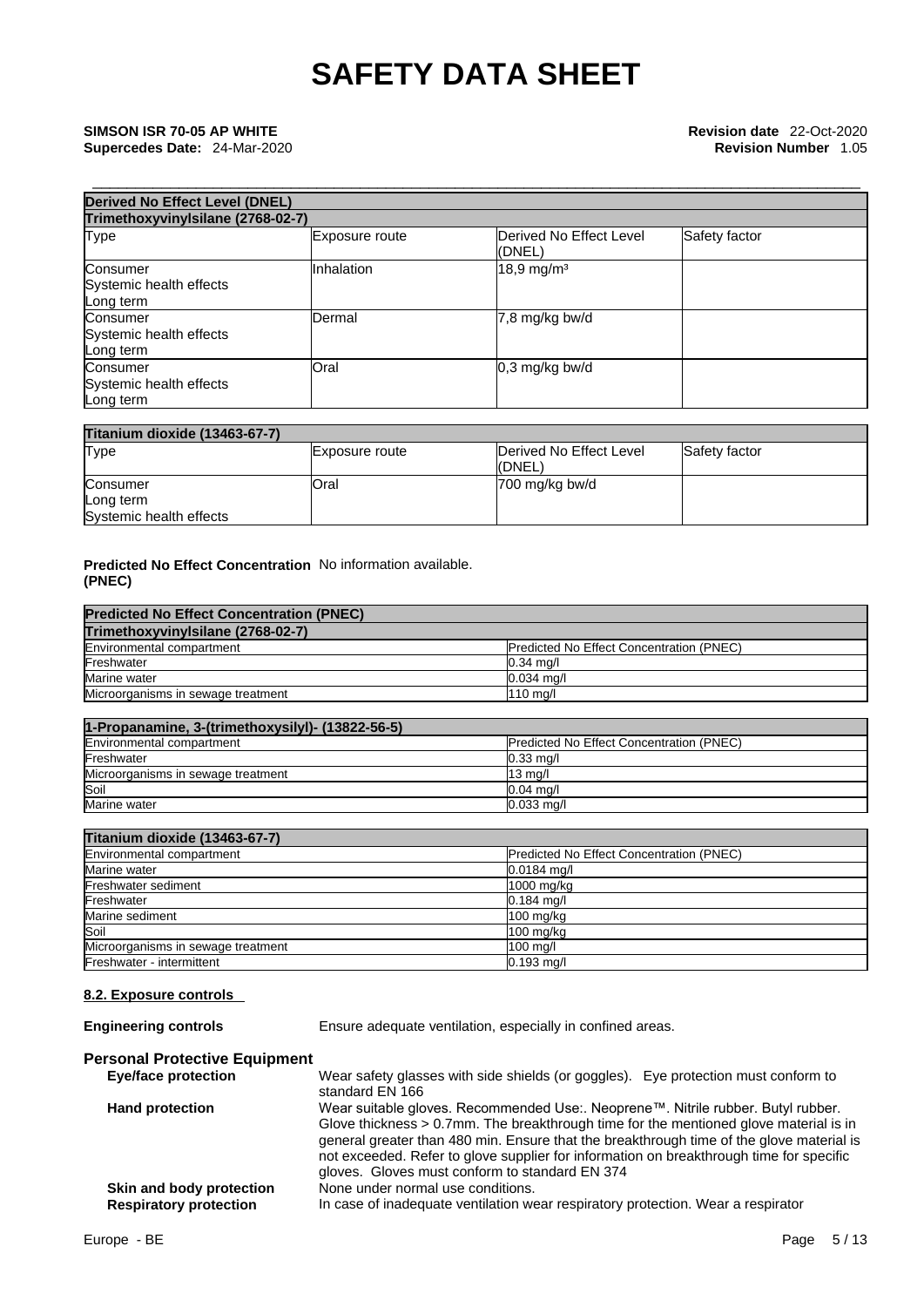\_\_\_\_\_\_\_\_\_\_\_\_\_\_\_\_\_\_\_\_\_\_\_\_\_\_\_\_\_\_\_\_\_\_\_\_\_\_\_\_\_\_\_\_\_\_\_\_\_\_\_\_\_\_\_\_\_\_\_\_\_\_\_\_\_\_\_\_\_\_\_\_\_\_\_\_\_\_\_\_\_\_\_\_\_\_\_\_\_ **SIMSON ISR 70-05 AP WHITE Revision date** 22-Oct-2020 **Supercedes Date:** 24-Mar-2020 **Revision Number** 1.05

conforming to EN 140 with Type A/P2 filter or better. Ensure adequate ventilation, especially in confined areas. **Recommended filter type:** Organic gases and vapours filter conforming to EN 14387. White. Brown.

**Environmental exposure controls** Do not allow uncontrolled discharge of product into the environment.

## **SECTION 9: Physical and chemical properties**

#### **9.1. Information on basic physical and chemical properties**

| <b>Physical state</b><br>Appearance<br><b>Colour</b><br>Odour<br><b>Odour threshold</b>        | Liquid<br>Paste<br>White<br>Slight<br>No information available        |                  |
|------------------------------------------------------------------------------------------------|-----------------------------------------------------------------------|------------------|
| <b>Property</b>                                                                                | <b>Values</b>                                                         | Remarks • Method |
| рH                                                                                             | No data available                                                     |                  |
| Melting point / freezing point                                                                 | No data available                                                     |                  |
| Boiling point / boiling range                                                                  | No data available                                                     |                  |
| <b>Flash point</b>                                                                             | > 100 °C                                                              | CC (closed cup)  |
| <b>Evaporation rate</b>                                                                        | No data available                                                     |                  |
| <b>Flammability (solid, gas)</b><br><b>Flammability Limit in Air</b>                           | Not applicable for liquids.                                           |                  |
| Upper flammability or explosive No data available<br><b>limits</b>                             |                                                                       |                  |
| Lower flammability or explosive No data available<br>limits                                    |                                                                       |                  |
| Vapour pressure                                                                                | No data available                                                     |                  |
| <b>Relative vapour density</b>                                                                 | No data available                                                     |                  |
| <b>Relative density</b>                                                                        | No data available                                                     |                  |
| <b>Water solubility</b>                                                                        | Insoluble in water                                                    |                  |
| Solubility(ies)                                                                                | No data available                                                     |                  |
| <b>Partition coefficient</b>                                                                   | No data available                                                     |                  |
| <b>Autoignition temperature</b>                                                                | No data available                                                     |                  |
| <b>Decomposition temperature</b>                                                               | No data available                                                     |                  |
| Kinematic viscosity                                                                            | No data available                                                     |                  |
| <b>Dynamic viscosity</b>                                                                       | 20000 - 35000 mPas                                                    | @ 20 °C          |
| <b>Explosive properties</b>                                                                    | No data available                                                     |                  |
| <b>Oxidising properties</b>                                                                    | No data available                                                     |                  |
| 9.2. Other information<br>Solid content (%)<br><b>VOC Content (%)</b><br><b>Liquid Density</b> | No information available<br>No information available<br>1.52 $g/cm^3$ |                  |

## **SECTION 10: Stability and reactivity**

| 10.1. Reactivity                                      |                                 |
|-------------------------------------------------------|---------------------------------|
| Reactivity                                            | Product cures with moisture.    |
| 10.2. Chemical stability                              |                                 |
| <b>Stability</b>                                      | Stable under normal conditions. |
| Explosion data<br>Sensitivity to mechanical<br>impact | None.                           |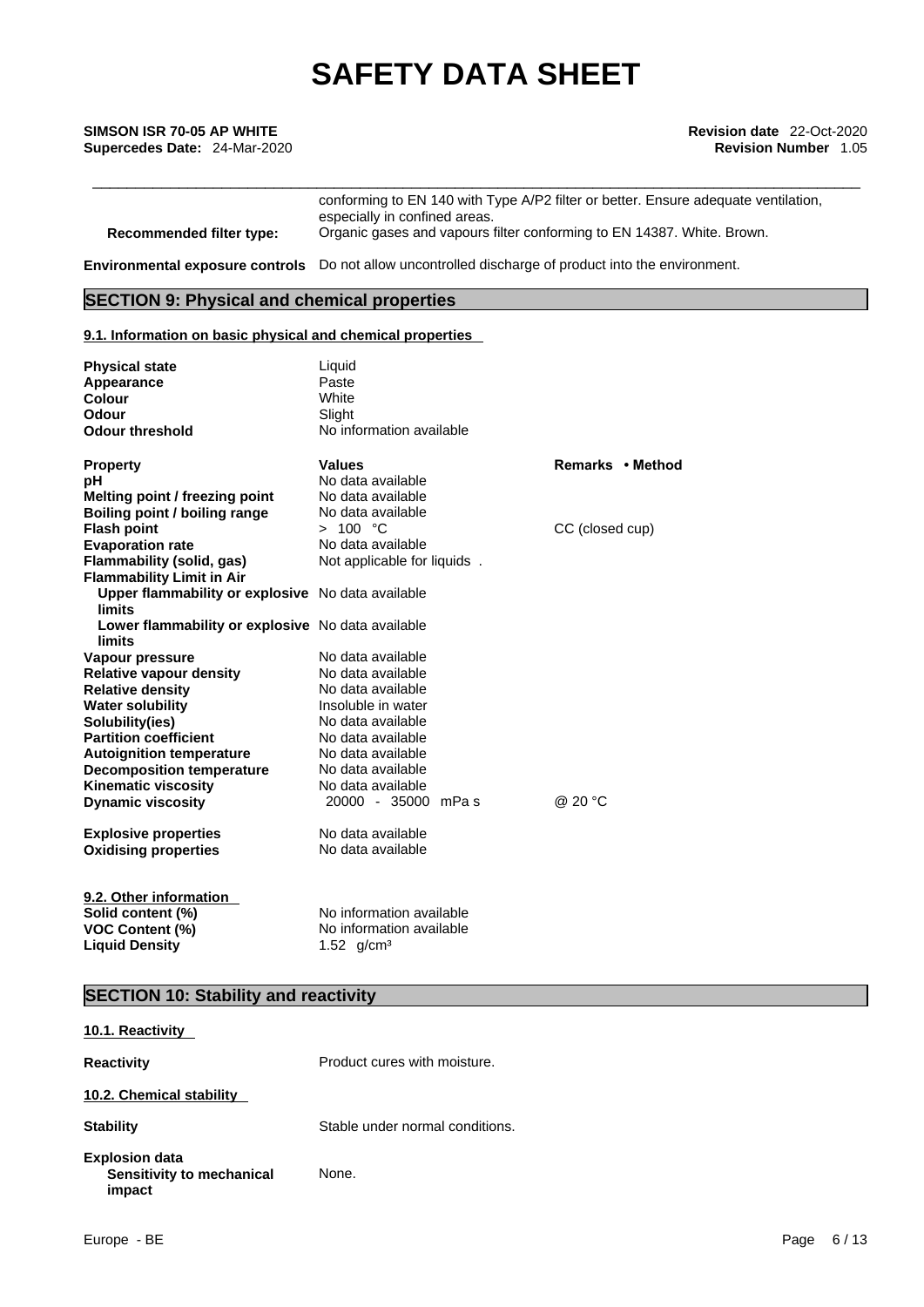\_\_\_\_\_\_\_\_\_\_\_\_\_\_\_\_\_\_\_\_\_\_\_\_\_\_\_\_\_\_\_\_\_\_\_\_\_\_\_\_\_\_\_\_\_\_\_\_\_\_\_\_\_\_\_\_\_\_\_\_\_\_\_\_\_\_\_\_\_\_\_\_\_\_\_\_\_\_\_\_\_\_\_\_\_\_\_\_\_ **SIMSON ISR 70-05 AP WHITE Revision date** 22-Oct-2020 **Supercedes Date:** 24-Mar-2020 **Revision Number** 1.05

**Sensitivity to static discharge** None.

# **10.3. Possibility of hazardous reactions Possibility of hazardous reactions** None under normal processing. **10.4. Conditions to avoid Conditions to avoid** Protect from moisture. **10.5. Incompatible materials Incompatible materials** None known based on information supplied. **10.6. Hazardous decomposition products Hazardous decomposition products**  None under normal use conditions. Small amounts of methanol (CAS 67-56-1) are formed by hydrolysis and released upon curing.

## **SECTION 11: Toxicological information**

#### **11.1. Information on toxicological effects**

#### **Information on likely routes of exposure**

#### **Product Information** .

| <b>Inhalation</b>                     | Based on available data, the classification criteria are not met.                                                                                                                                                 |
|---------------------------------------|-------------------------------------------------------------------------------------------------------------------------------------------------------------------------------------------------------------------|
| Eye contact                           | The test item induced a mean In-vitro irritancy score $\leq$ 3, the test item was considered<br>as a test chemical not requiring classification for eye irritation or serious eye damage<br>(UN GHS No Category). |
| <b>Skin contact</b>                   | Specific test data for the substance or mixture is not available. May be harmful in contact<br>with skin. Causes mild skin irritation.                                                                            |
| Ingestion                             | Based on available data, the classification criteria are not met.                                                                                                                                                 |
|                                       | Symptoms related to the physical, chemical and toxicological characteristics                                                                                                                                      |
| <b>Symptoms</b>                       | Prolonged contact may cause redness and irritation.                                                                                                                                                               |
| <b>Numerical measures of toxicity</b> |                                                                                                                                                                                                                   |
| <b>Acute toxicity</b>                 |                                                                                                                                                                                                                   |

**The following values are calculated based on chapter 3.1 of the GHS document ATEmix (dermal)**3,845.60 mg/kg **ATEmix (inhalation-vapour)** 

#### **Component Information**

| Chemical name                                        | Oral LD50                                               | Dermal LD50                                                            | Inhalation LC50                              |
|------------------------------------------------------|---------------------------------------------------------|------------------------------------------------------------------------|----------------------------------------------|
| Trimethoxyvinylsilane<br>2768-02-7                   | LD50 = 7120 -7236 mg/kg<br>(Rattus) OECD 401            | $=$ 3360 µL/kg (Oryctolagus<br>cuniculus)                              | LC50 (4hr) 16.8 mg/l (Rattus)<br>OECD TG 403 |
| 1-Propanamine,<br>3-(trimethoxysilyl)-<br>13822-56-5 | LD50 (Rattus) $> 2000$ mg/kg<br>(2,97 ml/kg) (OECD 401) | LD50 (Oryctolagus cuniculus)  <br>> 2000 mg/kg 11,3 ml/kg)<br>OECD 402 |                                              |
| Titanium dioxide<br>13463-67-7                       | $>10000$ mg/kg (Rattus)                                 | LD50 > 10000 mg/Kg                                                     | $>5$ mg/l                                    |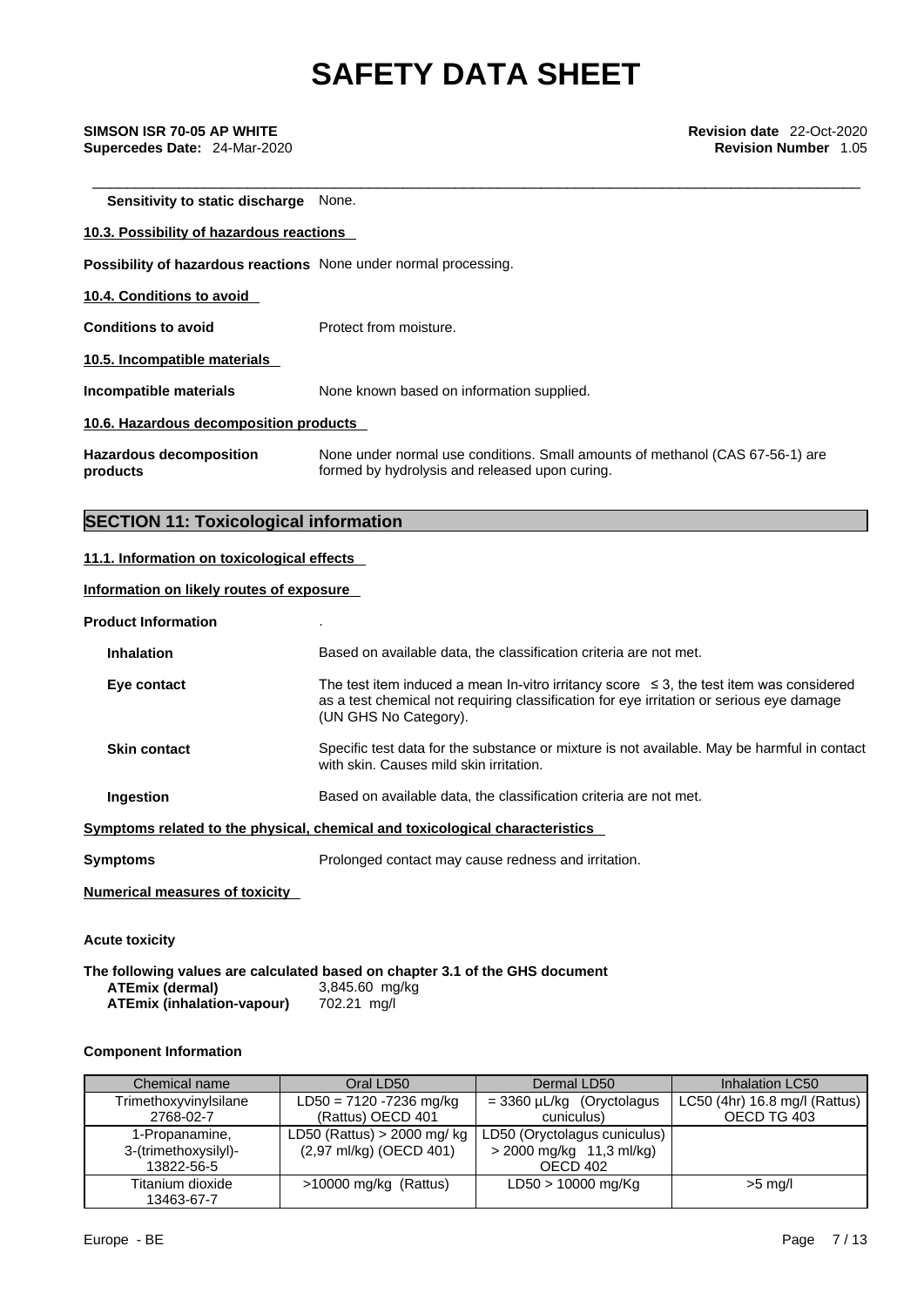### **Delayed and immediate effects as well as chronic effects from short and long-term exposure**

**Skin corrosion/irritation** Classification based on data available for ingredients. May cause skin irritation.

| Component Information             |               |                        |                |                       |                     |
|-----------------------------------|---------------|------------------------|----------------|-----------------------|---------------------|
| Trimethoxyvinylsilane (2768-02-7) |               |                        |                |                       |                     |
| Method                            | ISpecies      | <b>IExposure</b> route | Effective dose | <b>IExposure</b> time | <b>IResults</b>     |
|                                   | <b>Rabbit</b> | Dermal                 | $10.5$ mL      | 24 hours              | <b>Non-irritant</b> |

| Titanium dioxide (13463-67-7) |          |                        |                        |                      |                |
|-------------------------------|----------|------------------------|------------------------|----------------------|----------------|
| Method                        | lSpecies | <b>IExposure route</b> | <b>IEffective dose</b> | <b>Exposure time</b> | <b>Results</b> |
| <b>IOECD Test No. 404:</b>    |          |                        |                        |                      | Non-irritant   |
| Acute Dermal                  |          |                        |                        |                      |                |
| Irritation/Corrosion          |          |                        |                        |                      |                |

#### **Serious eye damage/eye irritation** No classification is proposed, based on conclusive negative data. By analogy to another tested similar product: No irritation after contact to the eyes. (H319 is void).

| <b>Product Information</b>        |                |                |                |               |                        |
|-----------------------------------|----------------|----------------|----------------|---------------|------------------------|
| Method                            | <b>Species</b> | Exposure route | Effective dose | Exposure time | <b>Results</b>         |
| OECD 437 Bovine                   | lBovine.       | lCorneal       | Product 100 %  | 10 minutes    | $P$ roduct score $<$ 3 |
| Corneal Opacity and               |                |                |                |               | Non-irritant           |
| Permeability (BCOP) test          |                |                |                |               |                        |
| <b>Component Information</b>      |                |                |                |               |                        |
| Trimethoxyvinylsilane (2768-02-7) |                |                |                |               |                        |
| Method                            | <b>Species</b> | Exposure route | Effective dose | Exposure time | <b>Results</b>         |
| OECD Test No. 405:                | Rabbit         | eye            |                | 24 hours      | Non-irritant           |
| Acute Eye                         |                |                |                |               |                        |
| Irritation/Corrosion              |                |                |                |               |                        |

| 1-Propanamine. 3-(trimethoxysilyl)- (13822-56-5)                |                |                        |                        |                       |                 |  |
|-----------------------------------------------------------------|----------------|------------------------|------------------------|-----------------------|-----------------|--|
| Method                                                          | <b>Species</b> | <b>IExposure</b> route | <b>IEffective dose</b> | <b>IExposure time</b> | <b>IResults</b> |  |
| <b>IOECD Test No. 405:</b><br>Acute Eve<br>Irritation/Corrosion | Rabbit         | leye                   |                        | 72 hours              | lirritant       |  |

**Respiratory or skin sensitisation** Based on available data, the classification criteria are not met.

| Component Information<br>Trimethoxyvinvlsilane (2768-02-7) |            |                        |                       |
|------------------------------------------------------------|------------|------------------------|-----------------------|
| Method                                                     | Species    | <b>IExposure route</b> | <b>IResults</b>       |
| OECD Test No. 406: Skin<br>Sensitisation                   | Guinea pig | IDermal                | Not a skin sensitiser |

| 1-Propanamine. 3-(trimethoxysilyl)- (13822-56-5) |            |                        |                                                       |  |
|--------------------------------------------------|------------|------------------------|-------------------------------------------------------|--|
| Method                                           | Species    | <b>IExposure</b> route | lResults                                              |  |
| <b>IOECD Test No. 406: Skin</b><br>Sensitisation | Guinea pig | IDermal                | Did not cause sensitisation<br>lon laboratory animals |  |

#### Titanium dioxide (13463-67-7)

**Germ cell mutagenicity** Based on available data, the classification criteria are not met.

| Component Information                |                 |                      |
|--------------------------------------|-----------------|----------------------|
| Trimethoxyvinylsilane (2768-02-7)    |                 |                      |
| Method                               | <b>ISpecies</b> | <b>Results</b>       |
| OECD Test No. 471: Bacterial Reverse | lin vitro       | <b>Not mutagenic</b> |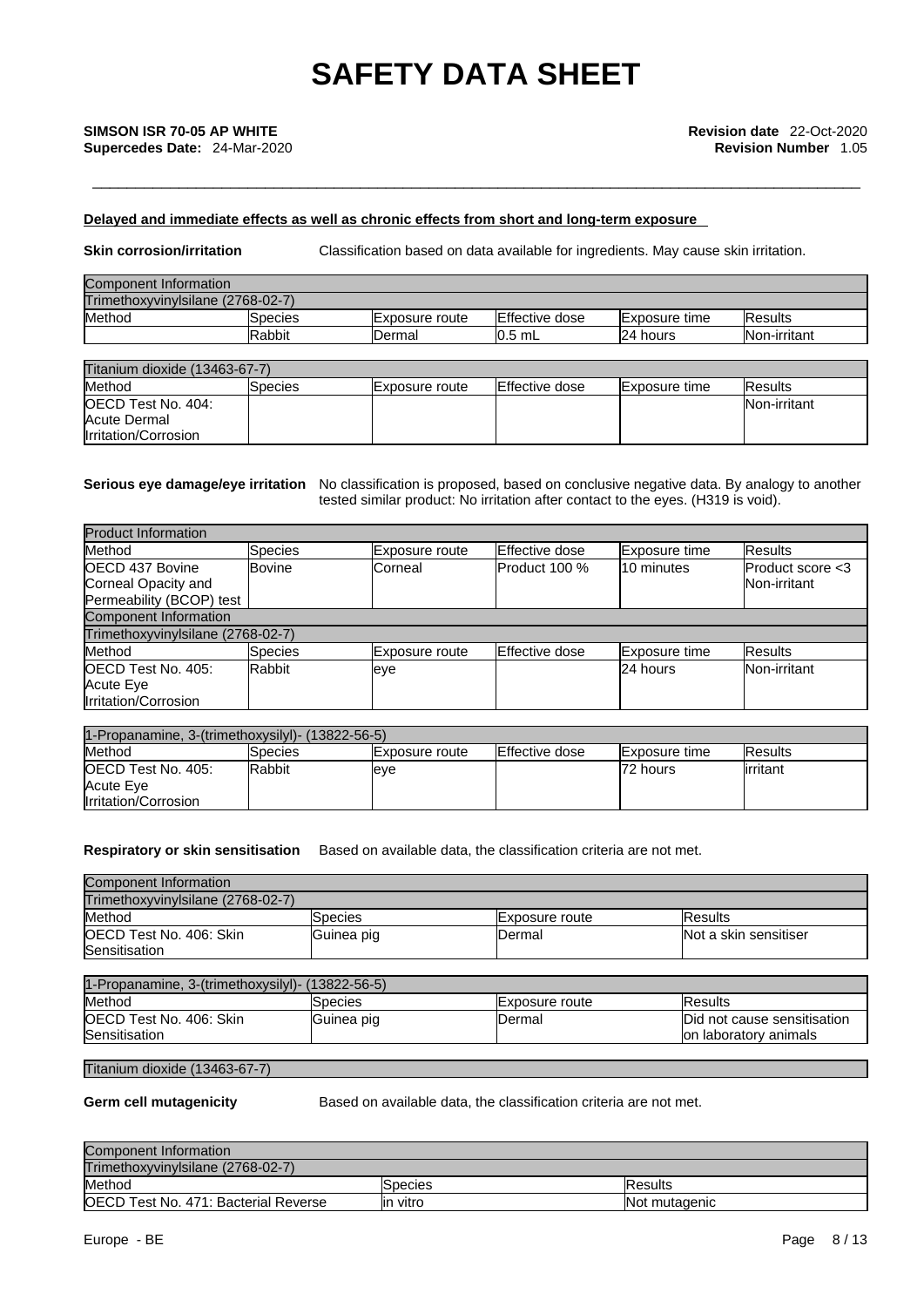| IM I<br>Ŵ<br>ادت |  |
|------------------|--|

**Carcinogenicity** Based on available data, the classification criteria are not met.

| <b>Chemical name</b> | <b>European Union</b> |
|----------------------|-----------------------|
| Titanium dioxide     | Carc. 2               |
| 13463-67-7           |                       |

The table below indicates whether each agency has listed any ingredient as a carcinogen.

**Reproductive toxicity** Based on available data, the classification criteria are not met.

| Component Information                                                |         |                  |
|----------------------------------------------------------------------|---------|------------------|
| Trimethoxyvinylsilane (2768-02-7)                                    |         |                  |
| Method                                                               | Species | Results          |
| OECD Test No. 422: Combined Repeated<br>Dose Toxicity Study with the | Rat     | Not Classifiable |
| Reproduction/Developmental Toxicity                                  |         |                  |
| <b>Screening Test</b>                                                |         |                  |

| 1-Propanamine, 3-(trimethoxysilyl)- (13822-56-5) |         |                  |
|--------------------------------------------------|---------|------------------|
| Method                                           | Species | Results          |
| OECD Test No. 408: Repeated Dose 90-Day          | Rat     | Not Classifiable |
| Oral Toxicity Study in Rodents                   |         |                  |

**STOT** - single exposure **Based on available data, the classification criteria are not met.** 

**STOT** - **repeated exposure** Based on available data, the classification criteria are not met.

| Component Information                                                          |             |                        |                |                       |                 |
|--------------------------------------------------------------------------------|-------------|------------------------|----------------|-----------------------|-----------------|
| Trimethoxyvinvlsilane (2768-02-7)                                              |             |                        |                |                       |                 |
| Method                                                                         | lSpecies    | <b>IExposure</b> route | Effective dose | <b>IExposure time</b> | <b>IResults</b> |
| <b>IOECD Test No. 413:</b><br>Sub-chronic Inhalation<br>Toxicity: 90-day Study | <b>IRat</b> | Inhalation vapour      |                | 90 days               | 10.058 NOAEL    |

Aspiration hazard **Based on available data, the classification criteria are not met.** 

## **SECTION 12: Ecological information**

### **12.1. Toxicity**

**Ecotoxicity Harmful to aquatic life.** 

| Chemical name         | Algae/aquatic | <b>Fish</b>                  | Toxicity to    | Crustacea      | M-Factor | M-Factor    |  |
|-----------------------|---------------|------------------------------|----------------|----------------|----------|-------------|--|
|                       | plants        |                              | microorganisms |                |          | (long-term) |  |
| Trimethoxyvinylsilane | EC 50 (72h)   | $LC50 (96h) =$               |                | EC50(48hr)     |          |             |  |
| 2768-02-7             | 957 mg/l      | $191 \text{ mg/l}$           |                | 168.7mg/l      |          |             |  |
|                       |               | (Desmodesmus   (Oncorhynchus |                | (Daphnia       |          |             |  |
|                       | subspicatus)  | mykiss)                      |                | magna)         |          |             |  |
|                       | EU Method C.3 |                              |                |                |          |             |  |
| 1-Propanamine,        | EC50 (72h) >  | $LC50 (96h)$ >               |                | $EC50 (48h) =$ |          |             |  |
| 3-(trimethoxysilyl)-  | 1000 mg/l     | >934 mg/L                    |                | 331 mg/L       |          |             |  |
| 13822-56-5            | (Desmodesmus) | (Danio rerio)                |                | (Daphnia       |          |             |  |
|                       | subspicatus)  | OECD 203                     |                | magna)         |          |             |  |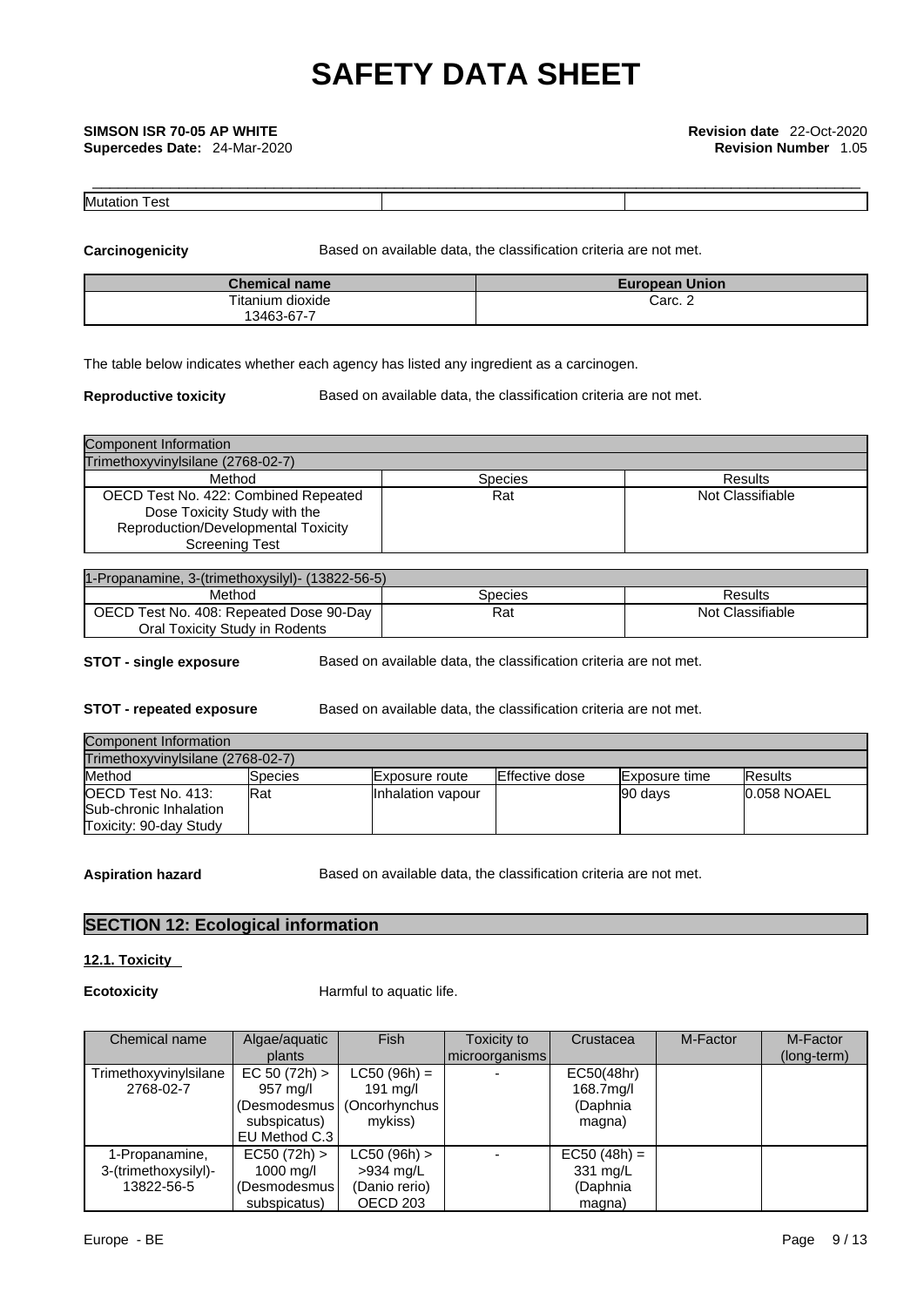**Supercedes Date:** 24-Mar-2020 **Revision Number** 1.05

|                                | EU Method C.3<br>(Algal Inhibition<br>test)                         |  | OECD 202 |  |
|--------------------------------|---------------------------------------------------------------------|--|----------|--|
| Titanium dioxide<br>13463-67-7 | LC50 (96h)<br>>10000 mg/l<br>(Cyprinodon<br>variegatus)<br>OECD 203 |  |          |  |

### **12.2. Persistence and degradability**

#### **Persistence and degradability** No information available.

| <b>Component Information</b>      |                      |              |                  |  |  |
|-----------------------------------|----------------------|--------------|------------------|--|--|
| Trimethoxyvinylsilane (2768-02-7) |                      |              |                  |  |  |
| <b>Method</b>                     | <b>Exposure time</b> | <b>Value</b> | <b>IResults</b>  |  |  |
| OECD Test No. 301F: Ready         | 28 davs              | <b>BOD</b>   | 51 % Not readily |  |  |
| Biodegradability: Manometric      |                      |              | biodegradable    |  |  |
| Respirometry Test (TG 301 F)      |                      |              |                  |  |  |

| 1-Propanamine, 3-(trimethoxysilyl)- (13822-56-5) |                      |              |                              |
|--------------------------------------------------|----------------------|--------------|------------------------------|
| <b>Method</b>                                    | <b>Exposure time</b> | <b>Value</b> | <b>Results</b>               |
| OECD Test No. 301A: Ready                        | 28 davs              |              | Not readily biodegradable 67 |
| Biodegradability: DOC Die-Away                   |                      |              | $\frac{10}{6}$               |
| <b>Test (TG 301 A)</b>                           |                      |              |                              |

### **12.3. Bioaccumulative potential**

**Bioaccumulation** There is no data for this product.

### **Component Information**

| Chemical name          | Partition coefficient | Bioconcentration factor (BCF) |
|------------------------|-----------------------|-------------------------------|
| I rimethoxyvinyIsilane | . .                   |                               |
| ∠768-02-7              |                       |                               |

### **12.4. Mobility in soil**

**Mobility in soil** No information available.

### **12.5. Results of PBT and vPvB assessment**

### **PBT and vPvB assessment** .

| Chemical name                                     | PBT and vPvB assessment                                          |
|---------------------------------------------------|------------------------------------------------------------------|
| Trimethoxyvinylsilane<br>2768-02-7                | The substance is not PBT / vPvB                                  |
| 1-Propanamine, 3-(trimethoxysilyl)-<br>13822-56-5 | The substance is not PBT / vPvB                                  |
| Titanium dioxide<br>13463-67-7                    | The substance is not PBT / vPvB<br>PBT assessment does not apply |

#### **12.6. Other adverse effects**

**Other adverse effects** No information available.

# **SECTION 13: Disposal considerations**

## **13.1. Waste treatment methods**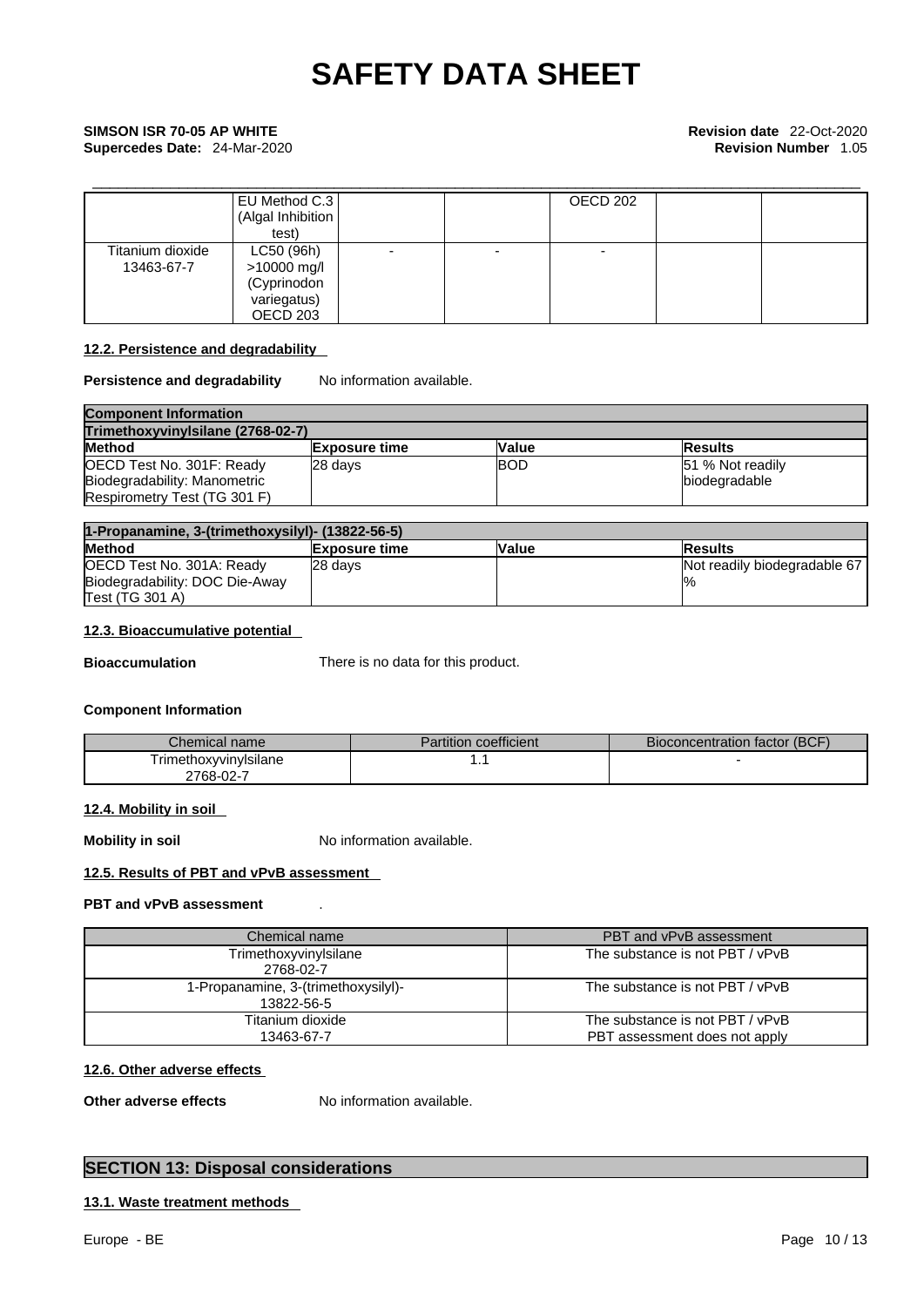**Supercedes Date:** 24-Mar-2020 **Revision Number** 1.05

| Waste from residues/unused<br>products                     | Uncured product should be disposed of as hazardous waste. Dispose of<br>contents/container in accordance with local, regional, national, and international<br>regulations as applicable.                                                                                                                                                    |
|------------------------------------------------------------|---------------------------------------------------------------------------------------------------------------------------------------------------------------------------------------------------------------------------------------------------------------------------------------------------------------------------------------------|
| <b>Contaminated packaging</b>                              | Handle contaminated packages in the same way as the product itself.                                                                                                                                                                                                                                                                         |
| Waste codes / waste designations<br>according to EWC / AVV | 15 01 10*: Packaging containing residues of or contaminated by dangerous substances.<br>16 03 03* inorganic wastes containing hazardous substances. 16 05 05 gases in<br>pressure containers other than those mentioned in 16 05 04. Waste codes should be<br>assigned by the user based on the application for which the product was used. |
| <b>European Waste Catalogue</b>                            | 08 04 10 waste adhesives and sealants other than those mentioned in 08 04 09                                                                                                                                                                                                                                                                |
| <b>Other information</b>                                   | Waste codes should be assigned by the user based on the application for which the<br>product was used.                                                                                                                                                                                                                                      |

# **SECTION 14: Transport information**

|             | Land transport (ADR/RID)        |                                                                         |                |
|-------------|---------------------------------|-------------------------------------------------------------------------|----------------|
|             | 14.1 UN number or ID number     | Not regulated                                                           |                |
|             | 14.2 Proper Shipping Name       | Not regulated                                                           |                |
|             | 14.3 Transport hazard class(es) | Not regulated                                                           |                |
|             | 14.4 Packing group              | Not regulated                                                           |                |
|             | 14.5 Environmental hazards      | Not applicable                                                          |                |
|             | <b>14.6 Special Provisions</b>  | None                                                                    |                |
| <b>IMDG</b> |                                 |                                                                         |                |
|             | 14.1 UN number or ID number     | Not regulated                                                           |                |
|             | 14.2 Proper Shipping Name       | Not regulated                                                           |                |
|             | 14.3 Transport hazard class(es) | Not regulated                                                           |                |
|             | 14.4 Packing group              | Not regulated                                                           |                |
|             | 14.5 Marine pollutant           | ΝP                                                                      |                |
|             | <b>14.6 Special Provisions</b>  | None                                                                    |                |
|             |                                 | 14.7 Transport in bulk according to Annex II of MARPOL and the IBC Code | Not applicable |
|             |                                 |                                                                         |                |

| Air transport (ICAO-TI / IATA-DGR) |                                   |                |  |
|------------------------------------|-----------------------------------|----------------|--|
|                                    | 14.1 UN number or ID number       | Not regulated  |  |
|                                    | 14.2 Proper Shipping Name         | Not regulated  |  |
|                                    | 14.3 Transport hazard class(es)   | Not regulated  |  |
|                                    | 14.4 Packing group                | Not regulated  |  |
|                                    | <b>14.5 Environmental hazards</b> | Not applicable |  |
|                                    | <b>14.6 Special Provisions</b>    | None           |  |

## **Section 15: REGULATORY INFORMATION**

#### **15.1. Safety, health and environmental regulations/legislation specific for the substance or mixture**

#### **European Union**

Take note of Directive 98/24/EC on the protection of the health and safety of workers from the risks related to chemical agents at work

Check whether measures in accordance with Directive 94/33/EC for the protection of young people at work must be taken.

Take note of Directive 92/85/EC on the protection of pregnant and breastfeeding women at work

#### **Registration, Evaluation, Authorization, and Restriction of Chemicals (REACh) Regulation (EC 1907/2006)**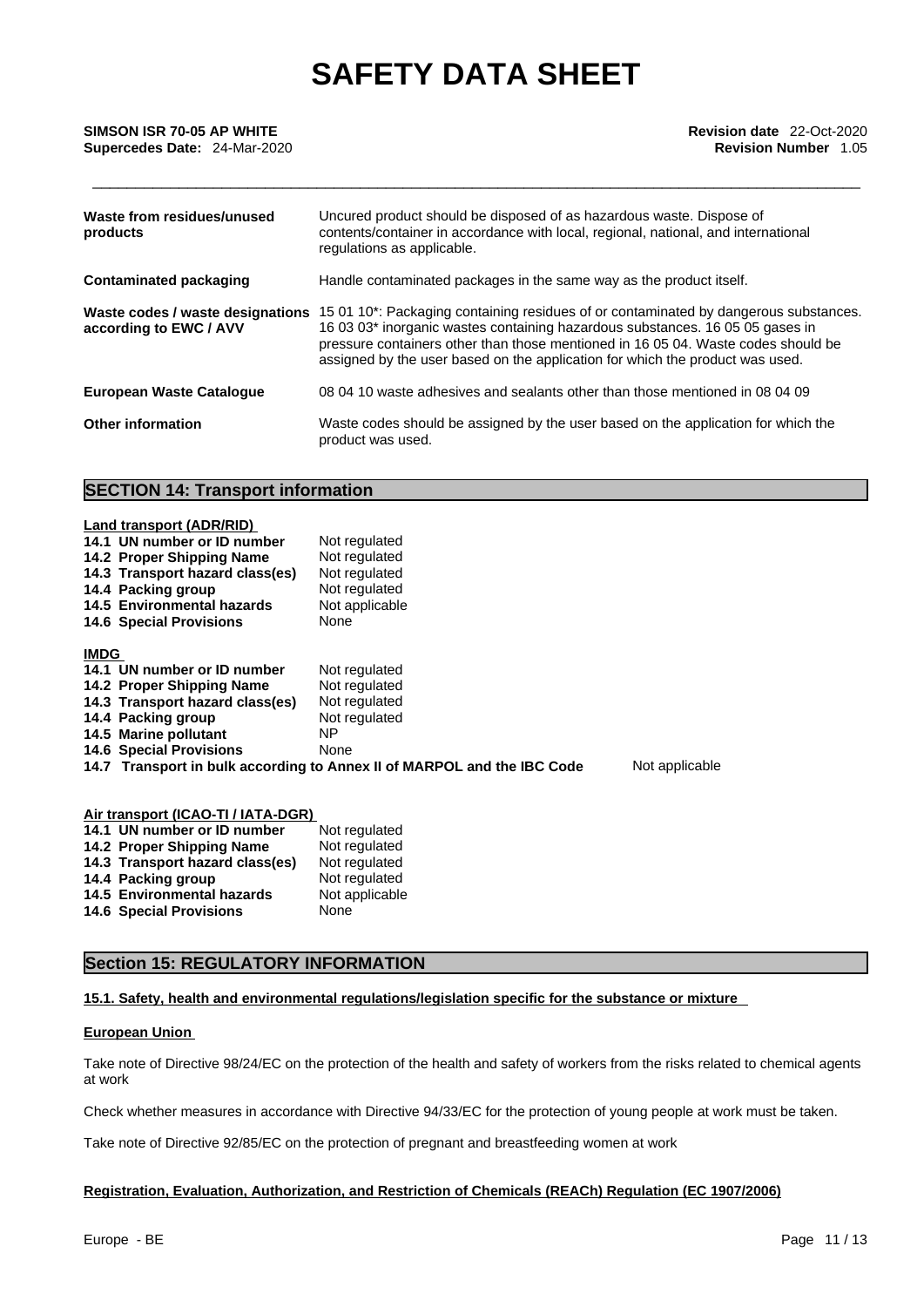**Supercedes Date:** 24-Mar-2020 **Revision Number** 1.05

#### **SVHC: Substances of Very High Concern for Authorisation:**

This product does not contain candidate substances of very high concern at a concentration >=0.1% (Regulation (EC) No. 1907/2006 (REACH), Article 59)

#### **EU-REACH (1907/2006) - Annex XVII - Substances subject to Restriction**

This product contains one or more substance(s) subject to restriction (Regulation (EC) No. 1907/2006 (REACH), Annex XVII).

| Chemical name                                                   | CAS No     | Restricted substance per REACH<br>Annex XVII |
|-----------------------------------------------------------------|------------|----------------------------------------------|
| Silicic acid (H4SiO4), tetraethyl ester, reaction products with | 93925-43-0 |                                              |
| bis(acetyloxy)dioctylstannane                                   |            | 20                                           |
|                                                                 |            | 40                                           |

#### **Substance subject to authorisation per REACH Annex XIV**

This product does not contain substances subject to authorisation (Regulation (EC) No. 1907/2006 (REACH), Annex XIV)

**Ozone-depleting substances (ODS) regulation (EC) 1005/2009** Not applicable

#### **Persistent Organic Pollutants**

Not applicable

#### **National regulations**

**France** 

#### **Germany**

**Ordinance on Industrial Safety and Health - Germany - BetrSichV** No flammable liquids in accordance with BetrSichV

**Water hazard class (WGK)** slightly hazardous to water (WGK 1)

#### **Netherlands**

**List of Carcinogenic, mutagenic and reproductive toxin substances in accordance with Inspectorate SZW (Netherlands)**

**Denmark Norway 15.2. Chemical safety assessment**

Chemical Safety Assessments have been carried out by the Reach registrants for substances registered at >10 tpa. No Chemical Safety Assessment has been carried out for this mixture

### **SECTION 16: Other information**

#### **Key or legend to abbreviations and acronyms used in the safety data sheet**

**Full text of H-Statements referred to under section 3** H226 - Flammable liquid and vapour